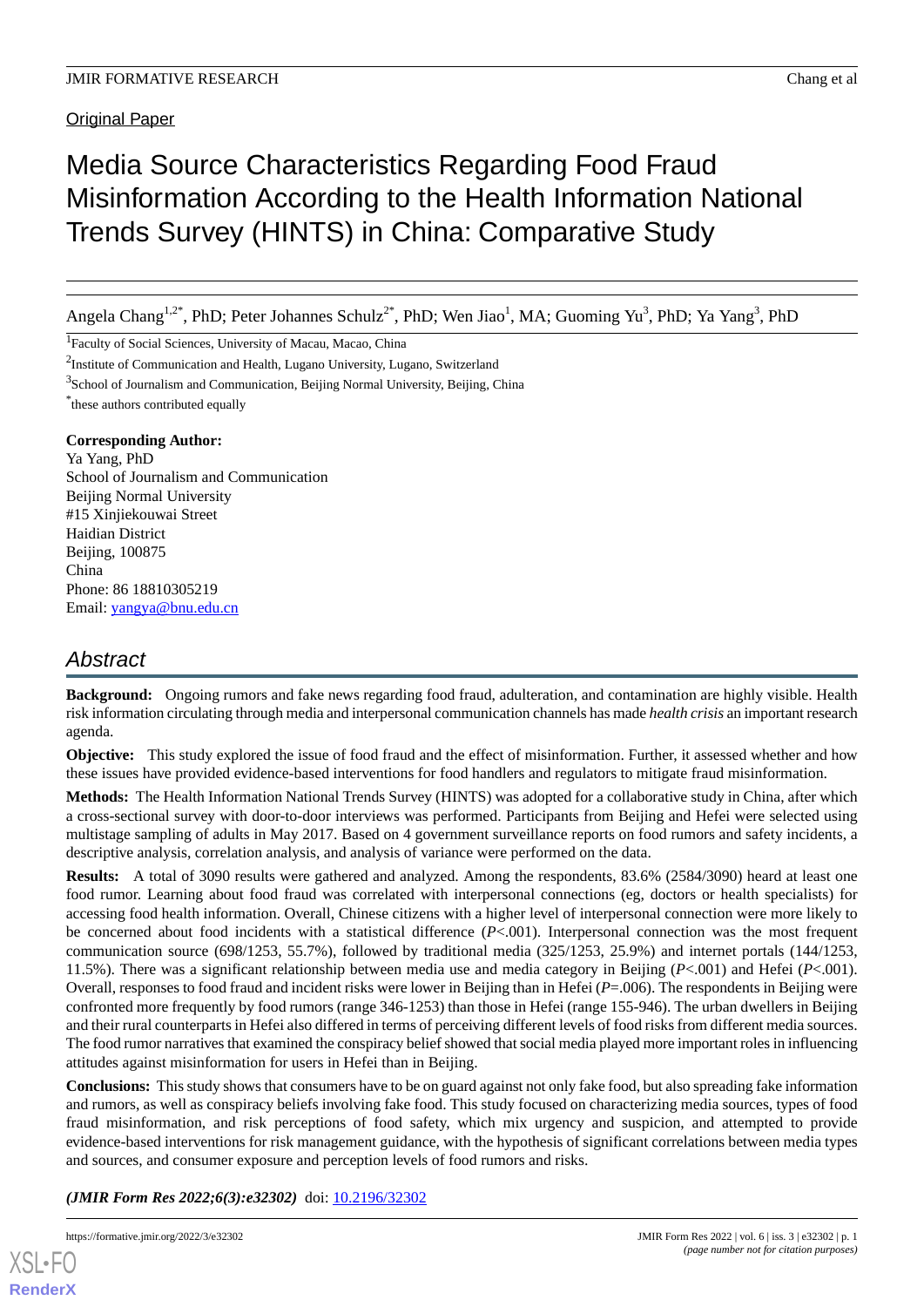#### **KEYWORDS**

risk assessment; food rumor; risk management; conspiracy narratives; population health; food safety

## *Introduction*

#### **Background**

Food fraud has been practiced since ancient times but has become more sophisticated in recent years. The recent food supply chains have become complicated and accelerated in local markets. Government authorities may be able to trace some imported contaminated food items; however, they are smuggled from one country to another with switched packaging and altered production dates. Thus, the risk of food fraud has broadened to include the global population [\[1](#page-9-0)]. Food fraud that involves items, such as infant milk formula, olive oil, and Scotch whisky, has been examined for perception and attitude learning among consumers in first- and second-tier cities in China [[2\]](#page-9-1), and the conclusion indicated that food fraud represents a food hazard and poses a threat to the authenticity, quality, and reliability of food.

Investigating food fraud is an emerging research idea and is a newly defined area of food protection [\[1](#page-9-0),[3](#page-9-2)[,4](#page-9-3)]. Food fraud is an intentional act for economic gain, whereas a food safety incident may be an unintentional act with unintentional harm [[5\]](#page-9-4). Thus, studying food fraud and adulterants mainly focuses on food safety (eg, pesticide residue) and food defense with malicious intent to harm (eg, terrorism attack). Food fraud and adulteration are principally motivated by economic drive; however, food fraud–related public health risks are often riskier than traditional food safety threats  $[1,6]$  $[1,6]$  $[1,6]$  $[1,6]$ . This is because food contaminants are complicated risks, which may involve chemical, microbial, physical, and allergenic contaminants with food fraud conditions. This also explains why food handlers have a responsibility to ensure that the food they prepare is free from these contaminants and safe for the consumer [\[7\]](#page-9-6).

In recent decades, health information has been particularly exposed to rumors, incidents, and fake news [\[6](#page-9-5),[8](#page-9-7)[,9](#page-9-8)]. Until the recent 10 years, little was known about the access, sources, and trust levels of food fraud and related information, or factors that facilitate or hinder communication on a population-wide basis [[10](#page-9-9)[-12](#page-10-0)]. In order to help fill this gap, researchers have tried to employ conspiracy beliefs to explain health-related matters. Conspiracy beliefs adjoined to health information are reportedly on the rise and are beginning to receive significant attention (eg, water fluoridation, vaccines, cell phones, unhealthy diets, and alternative medicine) [[9,](#page-9-8)[13](#page-10-1)[-15](#page-10-2)].

More recently, the outbreak of food incidents and rumors has provided evidence of how the spread of conspiracy thinking has reached beyond the narrow confines of individual or group believers [\[16](#page-10-3)[-18](#page-10-4)]. A conspiracy belief works through emotional appeals and implausibility, which can be used as a rhetorical device to appeal to the emotions of a significant number of the public [[19](#page-10-5)[,20](#page-10-6)]. The conspiracy belief is significantly associated with health worries while considering variables such as demographics, ideology, and health perceptions [\[8](#page-9-7),[21\]](#page-10-7). However, it remains unclear whether the objective information of conspiracy beliefs matters.

China's food safety rumors and concerns involve fraud, implicated foods, adulterants, contaminants, and abnormal conditions, as well as concerned food sources [\[4](#page-9-3)]. For many in China, the term genetically modified foods (GMFs) evokes negative reactions as it is usually connected with food safety concerns such as poisoned seeds or contaminated fields [[22\]](#page-10-8). Vast food fraud and related studies have focused on GMFs for supposed damage [\[23](#page-10-9)-[26\]](#page-10-10).

While academia researchers, government regulators, and industry practitioners alike struggle with this evolving issue [[4](#page-9-3)[,27](#page-10-11)], the terms and definitions of food fraud should include deliberate substitution, dilution, counterfeiting, or misrepresentation of food, ingredients, or packaging, as well as false or misleading statements made about a food product. All these examples of food fraud can have a negative impact on the quality and safety aspects of food, some of which have resulted in serious illnesses and even fatalities, damaging trust in domestically produced and imported food.

#### **Media Exposure of Food Health Risk**

Little is known about the sources and trust of food fraud information hindering communication on a population-wide basis. The Health Information National Trends Survey (HINTS) was developed to help fill this gap [\[28](#page-10-12),[29](#page-10-13)]. The HINTS reported that around 50% of American respondents preferred to go to their physicians for specific health information [\[30](#page-10-14)]; however, when asked where they actually went, up to 48.6% of respondents reported going online first.

People's perceptions of health risks are initially determined by the scope and width of coverage from the media for the most part [\[8\]](#page-9-7). With the growing influence of social media in the public sphere, the communication of alternative health discourse often circulates in opposition to the mainstream or government-owned media [[31-](#page-10-15)[33\]](#page-10-16). Consequentially, the narratives supporting alternative health discourses have increasingly become the growing consensus for laymen rather than health professionals or policymakers [[24](#page-10-17)[,34](#page-10-18),[35\]](#page-10-19).

In order to determine the extent of health conspiracism in public, social media might play an increasingly important role in active information-seeking behavior [\[15,](#page-10-2)[36\]](#page-11-0). Although previous studies provide important insights for understanding active seeking behavior, they neglect the incidental seeking behavior of health information.

The steady growth of food safety rumors and incidents would increase citizens' concerns, but media themselves inform, circulate, and even amplify the food safety risk perceived. In fact, tensions arise between medical science protecting the collective well-being and the emotive amplification of groups concerned with individual health. Such exchanges have developed in food health and safety discourses, with online forums working as echo chambers [[37\]](#page-11-1).

```
XSJ \cdot FRenderX
```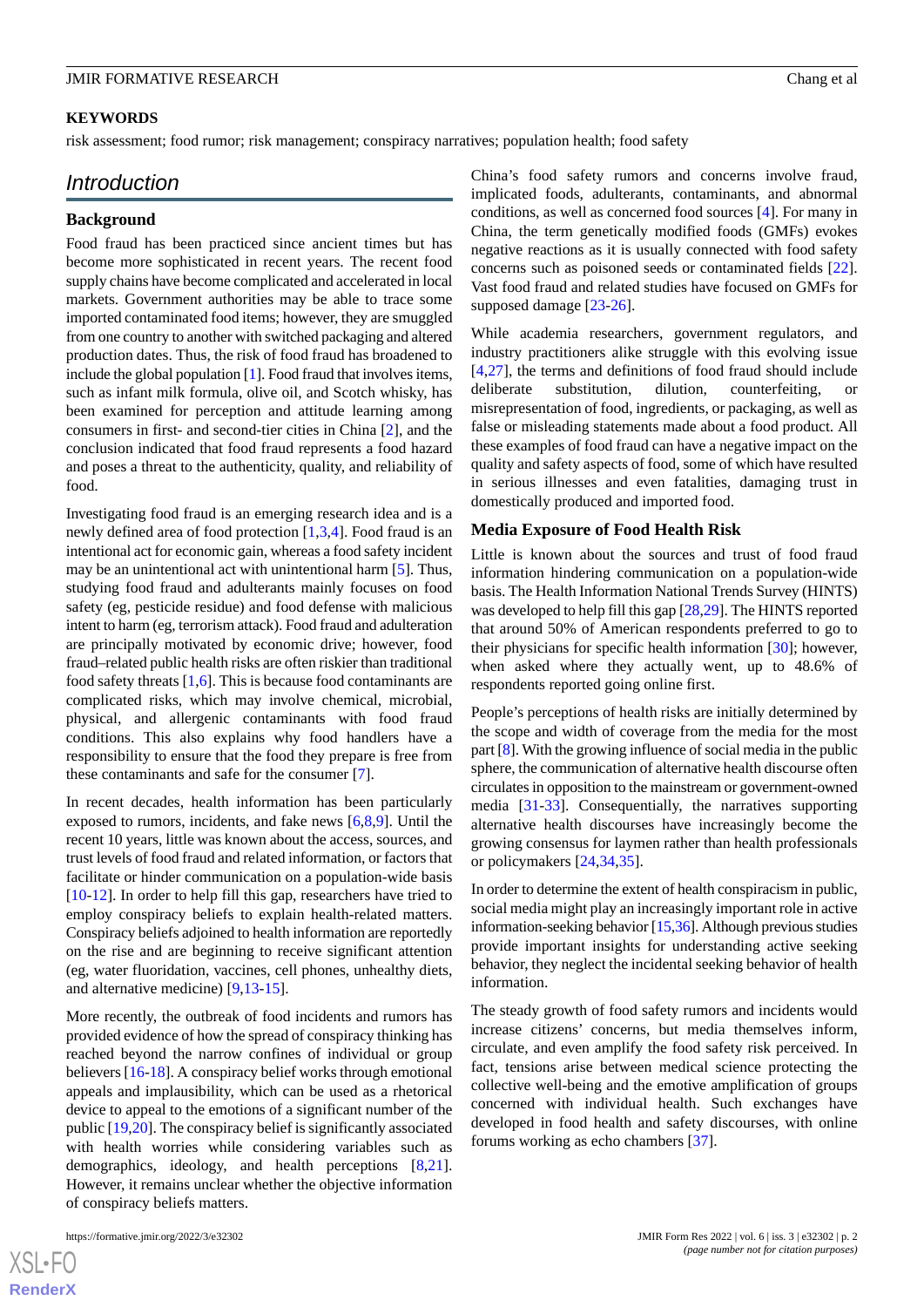## **Goal of This Study**

The narratives of scandals and rumors might correlate with media sources and impact actual health information seeking behaviors. Thus, this study focused on characterizing media sources, the types of food fraud misinformation, and the risk perception of food safety, which mixes urgency and suspicion.

The information regarding food risks and safety is becoming more relevant [[7\]](#page-9-6). If information is viewed in a more comprehensive and complex way, the resulting importance of the topic would encourage clarification of the types of food fraud and consequentially which conspiracy beliefs are salient and whether the public has prescribed to these beliefs.

## **Research Questions**

The abovementioned conspiracy beliefs are associated with the behavior of seeking information that impacts food fraud. Thus, the risk perceptions of food could be different for passive information seeking behavior. Concomitantly, demographic variables are significantly related to the concerns of food fraud and adulteration type [\[7](#page-9-6)[,38](#page-11-2)]. Thus, the following 5 research questions were raised: (1) What types of food fraud–related incidents and rumors are spreading fear in China, regarding food safety concerns? (2) Are the conspiracy beliefs associated with demographic variables, such as income, age, gender, and education? (3) Is learning about food fraud correlated with media type and source? (4) Are citizens with more social media exposure more likely to be concerned about food rumors and scandals? (5) Is there any difference in the perception level of food risk between urban dwellers and their rural counterparts?

## *Methods*

## **Data Collection**

The Health Information National Trends Survey in China (HINTS-China) project extends the established HINTS from the United States [[11](#page-9-10)[,39](#page-11-3)-[41\]](#page-11-4). The questionnaire was built upon the research framework of the HINTS by using identical core questions, as well as adding unique food fraud health misinformation and concerns, and communication characteristics for the Chinese public. It is a cooperative project supported by Beijing Normal University, George Mason University, the National Cancer Institute in the United States, the Chinese Food and Drug Administration, and the Chinese Health Media Group. The HINTS-China was approved by the institutional review board of the School of Journalism and Communication, Beijing Normal University in 2017.

Data were collected in 2017 from Beijing, the capital city of the People's Republic of China, and Hefei, a second-tier and capital city in Anhui Province. Considering the different developments in political and economic applications, this study compared the commonalities and differences of the 2 locations to learn the impacts of food rumors and incidents on consumers [[11](#page-9-10)[,39](#page-11-3),[42](#page-11-5)[,43](#page-11-6)]. With respect to urban and rural respondents, it aimed to provide a picture of the information communication strategy and risk assessment.

A multistage stratified sampling method was employed, and the procedure included training interviewers for door-to-door

interviews between March to May in 2017. The interviews took place from May 9 to 24, 2017. One member aged 18 years or above from each household was requested to take part. Respondents who took part in the survey gave their written consent [\[43](#page-11-6)].

#### **Conspiracy Narratives of Food Misinformation**

The spread of malicious or accidental rumors online, particularly regarding food in real-world emergencies, can have harmful effects on the society. Thus, 8 highly publicized narratives of food risks were officially identified as rumors before implementing the HINTS-China. The veracity of food rumors comprised a range of food additives, fraudulent activities, adulterant substances, GMFs, and food contamination. For example, suspected rumors of food narratives were as follows: "seaweed (nori) is made out of black plastic," "big and sweet strawberries are with excessive swelling agent," and "seedless grapes are covered with contraceptives." A list of food fraud narratives with English translations is displayed in Textbox S1 in [Multimedia Appendix 1](#page-9-11).

#### **Health Risks of Food Fraud**

Eleven heated food safety incidents in 2016 were exposed. These were included in the HINTS-China to measure consumers' awareness and perception of health risks. The veracity of negative food exposure comprised the food-origin story, food additives, adulterants, authenticity, crime, contamination, integrity, quality, and food security. For instance, the narratives regarding food safety were as follows: "seafood from radiated areas in Japan were smuggled into China," "more than 100 tons of expired milk powder from New Zealand was illegally repackaged and sold in Shanghai," "A Vietnam yogurt brand with three-no yogurt (low-quality product with no manufacturer name, no production site, and no production hygiene license code) entered the market in many cities in mainland China, and the product was seized by the China Food & Drug Administration (CFDA)," and "A food ordering platform was accused of partnering with an unlicensed restaurant with poor sanitary conditions by a government-owned television program." A list of health risks of food incidents with safety concerns is shown in Textbox S2 in [Multimedia Appendix 1.](#page-9-11)

#### **Detection and Verification Mechanism**

Many food risk concerns and incidents in China were initially reported by central official surveillance and then by local media. The state-owned news media detected food fraud and adulteration in news content and also delivered information concerning food authenticity and integrity. The salient features of rumors and food safety were identified from the following 2 official sources: People's Daily Online (人民網) and Xinhuanet (新華網) [\[4](#page-9-3),[44\]](#page-11-7). People's Daily is supported by the Central Committee of the Chinese Communist Party, while the XinHua Press Agency is an official agency and is the largest news agency in the world.

Two more sources joined the verification mechanism of food rumors and incidents, namely, Chinese Health Daily News (中 国健康报) and CNPharm.com (中国食品药品网). Online media provide professional and reliable information under the supervision of the National Health Commission. It has been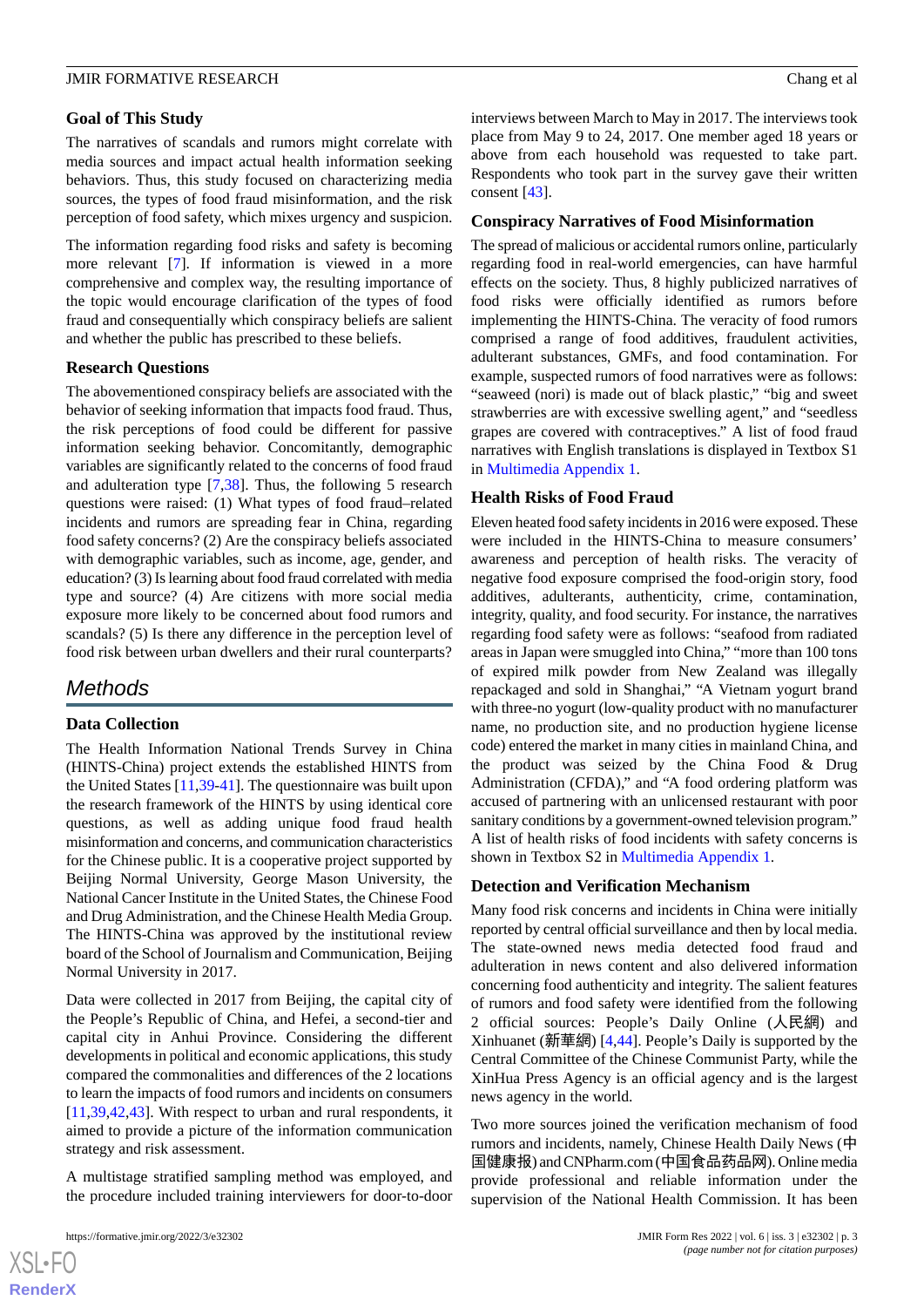confirmed that all of the 8 popular rumors in Textbox S1 in [Multimedia Appendix 1](#page-9-11) are false, while the narratives of the 11 food scandals in Textbox S2 in [Multimedia Appendix 1](#page-9-11) reflect the facts in 2016, though 2 of them are not accurate.

#### **Measurements**

We measured the conspiracy narratives of food fraud, rumors, incidents, safety issues, characteristics of media sources, and scale descriptions. In particular, the measurements of the narratives of food rumors and incidents were to learn whether the media sources that people searched for on hearing about a statement were trustworthy.

The established measures included a dichotomous answer of yes/no for having heard about each food rumor or incident. It was followed by a 5-point Likert scale for the measurement of the degree of trust, ranging from 1 (completely trust) to 5 (completely distrust), with a higher score indicating a higher distrust of the food rumor and a lower score indicating a lower distrust of the food rumor. The socioeconomic information measured included gender, age, ethnic group, occupation, marital status, highest level of education, and monthly income.

Regarding the media source, the HINTS-China measured the media use behavior regarding seeking general information and health information. The first question focused on 12 media characteristics, either general purpose or health/medical-related information in the past 12 months. A dichotomous question checked people's active information seeking process regarding health/medicine. Moreover, a total of 25 media sources were provided to learn their impact on food rumors and incidents. In order to merge the media sources, the following 5 categories were established for analysis: (1) interpersonal media, (2) public organizations, (3) traditional media, (4) internet portals, and (5) social media [\(Multimedia Appendix 2](#page-9-12)). One media option was excluded from the analysis because it appeared that none or very few people had accessed it (less than 1%).

Descriptive and correlation analyses were performed using SPSS 24 (IBM Corp). For any accessed media that connected with food misinformation and food safety issues, analysis of variance (ANOVA) was employed, which determined whether the influence of media use mediated the conspiracy narratives of food rumors and incidents.

## *Results*

#### **Descriptive Analysis**

As of May 2017, we conducted the survey and data collection, which was funded by CFDA and Chinese Health Media Group in January 2017, and approved by the institutional review board at the School of Journalism and Communication, Beijing Normal University in March 2017. After 16 dates of data collection (May 9 to 24), 3090 samples were collected, and the number of valid questionnaires was 2584, including 1462 in Beijing and 1122 in Hefei, after list-wise deletion of missing values. The preliminary description was made in August 2017, and further data analysis was performed in May 2020.

The response rate was 42.65% for Beijing and 57.35% for Hefei (out of 3090 participants). The dominant ethnic group was Han Chinese, ranging from 98.0% (1433/1462) in Beijing to 99.5% (1116/1122) in Hefei. Respondents' ages ranged from 18 to 60 years (mean 38.02 years, SD 11.16) in Beijing, but the respondents were younger on average in Hefei (mean 32.26 years, SD 11.23). In Beijing, respondents were predominantly female (920/1462, 62.9%), married or in cohabitation (1199/1462, 82.0%), and high school educated (553/1462, 37.8%). In comparison, Hefei's respondents were predominantly female (677/1122, 60.3%), married or in cohabitation (696/1122, 62.0%), and college educated with a bachelor's degree (351/1122, 31.3%). [Table 1](#page-4-0) displays the sociodemographic findings of respondents in Beijing and Hefei in 2017.

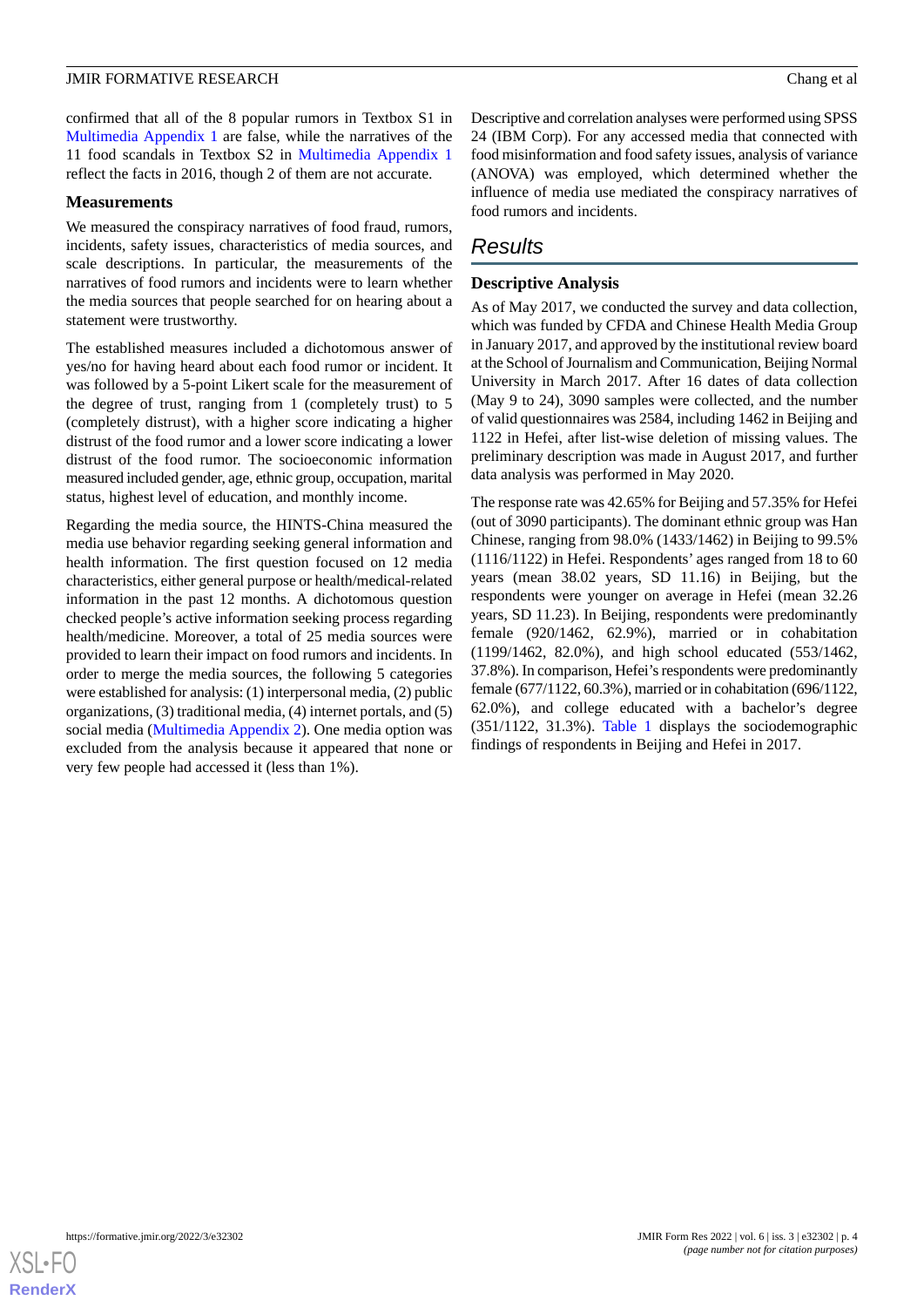<span id="page-4-0"></span>**Table 1.** Sociodemographic findings of respondents in Beijing and Hefei in 2017.

| Characteristic                       | Beijing ( $N=1462$ ), n (%) | Hefei (N=1122), n (%) |
|--------------------------------------|-----------------------------|-----------------------|
| Gender                               |                             |                       |
| Male                                 | 542 (37.1)                  | 445 (39.7)            |
| Female                               | 920 (62.9)                  | 677(60.3)             |
| Occupation                           |                             |                       |
| General staff in the organization    | 342 (23.4)                  | 82(7.3)               |
| Worker or self-employed              | 307(21.0)                   | 289 (25.8)            |
| Business service staff               | 229(15.7)                   | 45(4.0)               |
| Retiree or unemployed                | 267(18.3)                   | 151(13.5)             |
| Government administrator             | 15(1.0)                     | 29(2.6)               |
| Professional technician              | 95(6.5)                     | 101(9.0)              |
| Enterprise administrator             | 88(6.0)                     | 116(10.3)             |
| Education sector                     | 37(2.5)                     | 54 (4.8)              |
| Student                              | 31(2.1)                     | 207(18.4)             |
| Private entrepreneur                 | 24(1.6)                     | 36(3.2)               |
| Agricultural laborer                 | 27(1.8)                     | 12(1.1)               |
| <b>Marital status</b>                |                             |                       |
| Married or cohabiting                | 1199 (82.0)                 | 696 (62.0)            |
| Single, never married                | 243 (16.6)                  | 399 (35.6)            |
| <b>Education level</b>               |                             |                       |
| Primary school or below              | 28(1.9)                     | 30(2.7)               |
| Junior middle school                 | 288 (19.7)                  | 148 (13.2)            |
| High school                          | 553 (37.8)                  | 200(17.8)             |
| Junior college                       | 362 (24.8)                  | 308(27.5)             |
| Bachelor's degree                    | 219 (15.0)                  | 351 (31.3)            |
| Master's degree or above             | 12(0.8)                     | 85(7.6)               |
| Individual income (RMB) <sup>a</sup> |                             |                       |
| No income                            | 76(5.2)                     | 243 (21.7)            |
| Below 1000                           | 11(0.8)                     | 28(2.5)               |
| 1000-2499                            | 194(13.3)                   | 203(18.1)             |
| 2500-4999                            | 719 (49.2)                  | 378 (33.7)            |
| 5000-9999                            | 413 (28.2)                  | 210 (18.7)            |
| $10,000$ or above                    | 49 (3.4)                    | 60(5.3)               |

 $a_1$  RMB = 0.158 USD.

Overall, interpersonal communication was observed to be the most favorable first choice of media use for accessing food risk information (n=1466), followed by internet portals (n=464) and traditional media (n=425). A chi-square test of independence showed that there was a significant relationship between media use and media category in Beijing ( $\chi^2$ <sub>8</sub>=68.223; *P*<.001) and in

Hefei  $(\chi^2_{8} = 78.529; P < .001)$ . The rank of media preference greatly impacts food information outcomes. The additional insight shows that merging use of media sources mimics the way we now consume content across devices and platforms. [Table 2](#page-5-0) outlines the ranking of media sources for accessing food information in Beijing and Hefei.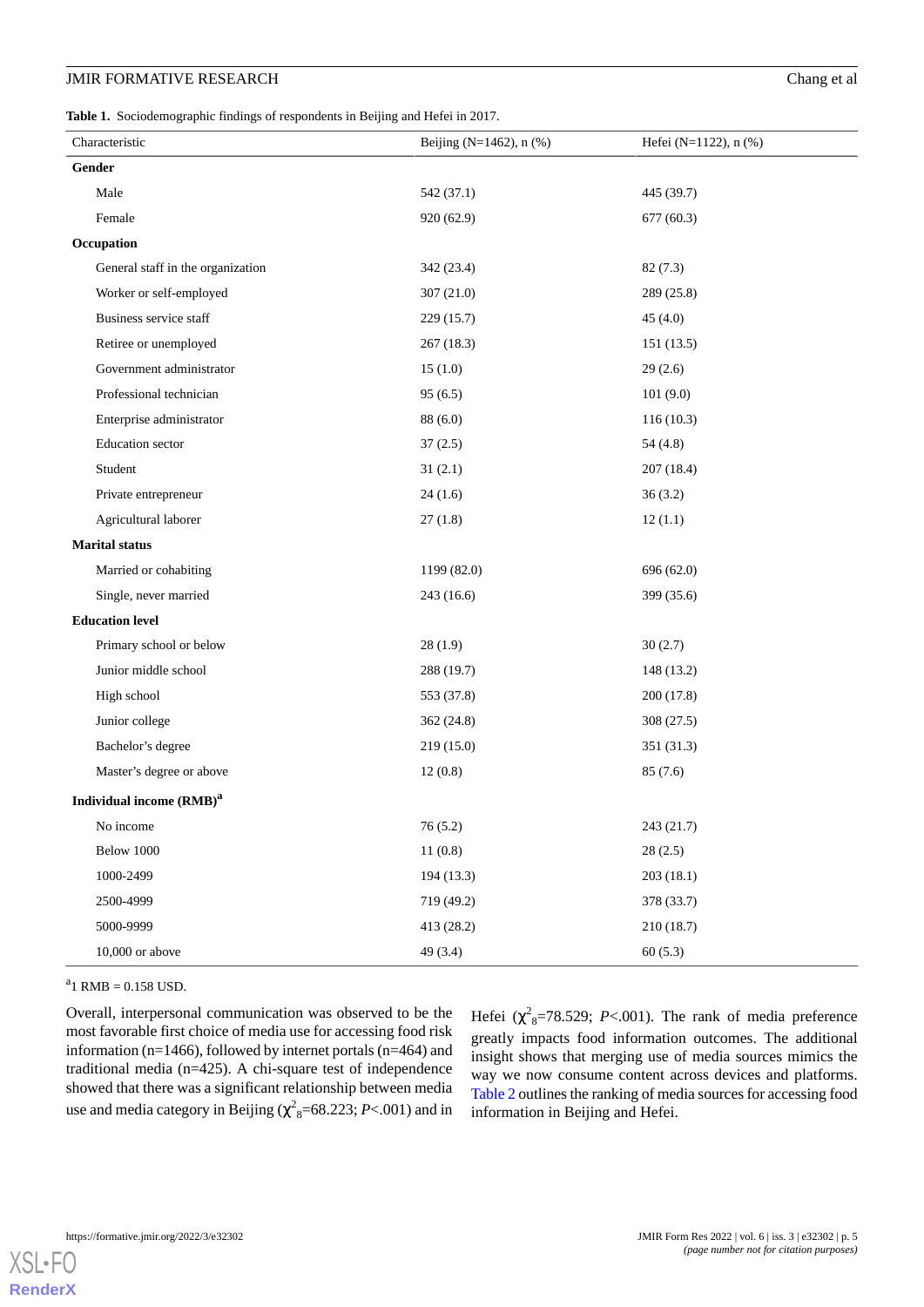<span id="page-5-0"></span>**Table 2.** Ranking of media sources for accessing food risk information in Beijing and Hefei.

| Media source                     | Choice of media in Beijing |                            |                            | Choice of media in Hefei |                           |                         |                           |             |
|----------------------------------|----------------------------|----------------------------|----------------------------|--------------------------|---------------------------|-------------------------|---------------------------|-------------|
|                                  | 1st $(n=572)$ ,<br>n(%)    | 2nd $(n=571)$ ,<br>$n$ (%) | $3rd (n=572)$ ,<br>$n$ (%) | Subtotal, n              | 1st $(n=426)$ , n<br>(% ) | $2nd (n=373)$ ,<br>n(%) | $3rd (n=410)$ , n<br>(% ) | Subtotal, n |
| Interpersonal communi-<br>cation | 385 (39.3)                 | 331 (33.8)                 | 263(26.9)                  | 979                      | 209(42.9)                 | 155(31.8)               | 123(25.3)                 | 487         |
| Internet portals                 | 69(29.7)                   | 65(28.0)                   | 98 (42.2)                  | 232                      | 98 (42.2)                 | 72 (31.0)               | 62(26.7)                  | 232         |
| Traditional media                | 75(25.5)                   | 111(37.8)                  | 108(36.7)                  | 294                      | 34(26.0)                  | 24(18.3)                | 73 (55.7)                 | 131         |
| Public organizations             | 34(22.7)                   | 47 (31.3)                  | 69(46.0)                   | 150                      | 63(24.7)                  | 90(35.3)                | 102(40.0)                 | 255         |
| Social media                     | 9(15.0)                    | 17(28.3)                   | 34(56.7)                   | 60                       | 22(21.2)                  | 32(30.8)                | 50(48.1)                  | 104         |

Specifically, in Beijing, seeking doctors' or health specialists' advice concerning food risk information was presented most frequently (264/362, 72.9%), followed by a family member (197/324, 60.8%) and television (57/162, 35.2%). However, in Hefei, seeking doctors' or health specialists' advice remained the first option (112/151, 74.2%), followed by a family member (85/169, 50.3%) and friends and colleagues (69/167, 41.3%). [Multimedia Appendix 3](#page-9-13) displays the preferred media for accessing food risk and related information in Beijing and Hefei.

An average of 83.6% (n=2584) of Chinese respondents heard at least one food rumor, which included 95.7% (n=1462) from Beijing and 71.8% (n=1122) from Hefei. The respondents in Beijing were confronted more frequently by food rumors (range 346-1253) than those in Hefei (range 155-946). Interpersonal connection was the most frequent communication source (698/1253, 55.7%), followed by traditional media (325/1253, 25.9%) and internet portals (144/1253, 11.5%).

The K-means cluster identified 2 groups of users for learning narratives regarding food rumors. To be specific, in the high conspiracy belief group in Beijing, the category of interpersonal connection had the highest frequency of learning food rumor (130/275, 47.3%), followed by traditional media (72/275, 26.2%) and internet portals (49/275, 17.8%). A chi-square test of independence examined the conspiracy belief and media sources, and showed statistical significance  $(\chi^2_{5}=20.08)$ [n=1253]; *P*=.001). A similar trend was also observed for the respondents in Hefei. For high conspiracy belief respondents, the category of interpersonal communication was the most frequent media source (182/346, 52.6%), followed by traditional media (113/346, 32.7%) and internet portals (31/346, 9.0%). However, there was no statistical significance for the high and low conspiracy beliefs in Hefei. [Table 3](#page-5-1) displays the crosstab comparison of conspiracy beliefs with access to the different categories of media sources in Beijing and Hefei in 2017.

<span id="page-5-1"></span>**Table 3.** Crosstab comparison of conspiracy beliefs with access to different media sources in Beijing and Hefei.

| Media source         | Beijing, $n$ $(\%)$ |                                    |                                     | Hefei, $n$ $(\%)$ |                                    |                                     |  |
|----------------------|---------------------|------------------------------------|-------------------------------------|-------------------|------------------------------------|-------------------------------------|--|
|                      | Total $(N=1253)$    | Low conspiracy<br>belief $(n=978)$ | High conspiracy<br>belief $(n=275)$ | Total $(N=946)$   | Low conspiracy<br>belief $(n=600)$ | High conspiracy<br>belief $(n=346)$ |  |
| Interpersonal media  | 698 (55.7)          | 568 (58.1)                         | 130(47.3)                           | 534 (56.4)        | 352(58.7)                          | 182(52.6)                           |  |
| Public organizations | 12(1.0)             | 10(1.0)                            | 2(0.7)                              | 8(0.8)            | 5(0.8)                             | 3(0.9)                              |  |
| Traditional media    | 325(25.9)           | 253(25.9)                          | 72(26.2)                            | 280(29.6)         | 167(27.8)                          | 113(32.7)                           |  |
| Internet portals     | 144 (11.5)          | 95(9.7)                            | 49 (17.8)                           | 82(8.7)           | 51(8.5)                            | 31(9.0)                             |  |
| Social media         | 72(5.7)             | 51 (5.2)                           | 21(7.6)                             | 32(3.4)           | 16(2.7)                            | 16(4.6)                             |  |
| Others               | 2(0.2)              | 1(0.1)                             | 1(0.4)                              | 10(1.1)           | 9(1.5)                             | 1(0.3)                              |  |

The top publicized food rumor in Beijing was counterfeit seaweed (mean score 2.98, SD 1.05), followed by GMF involving chicken with 6 wings (mean score 2.69, SD 0.83) and seedless grapes with contraceptives (mean score 2.62, SD 0.96). In comparison, the most highly publicized rumor in Hefei was counterfeit seaweed (mean score 2.86, SD 0.98), followed by

seedless grapes with contraceptives (mean score 2.65, SD 0.86) and GMF involving chicken with 6 wings (mean score 2.62, SD 0.90). [Table 4](#page-6-0) outlines the analysis of food fraud with rumors and its correlation with consumer conspiracy beliefs in Beijing and Hefei.

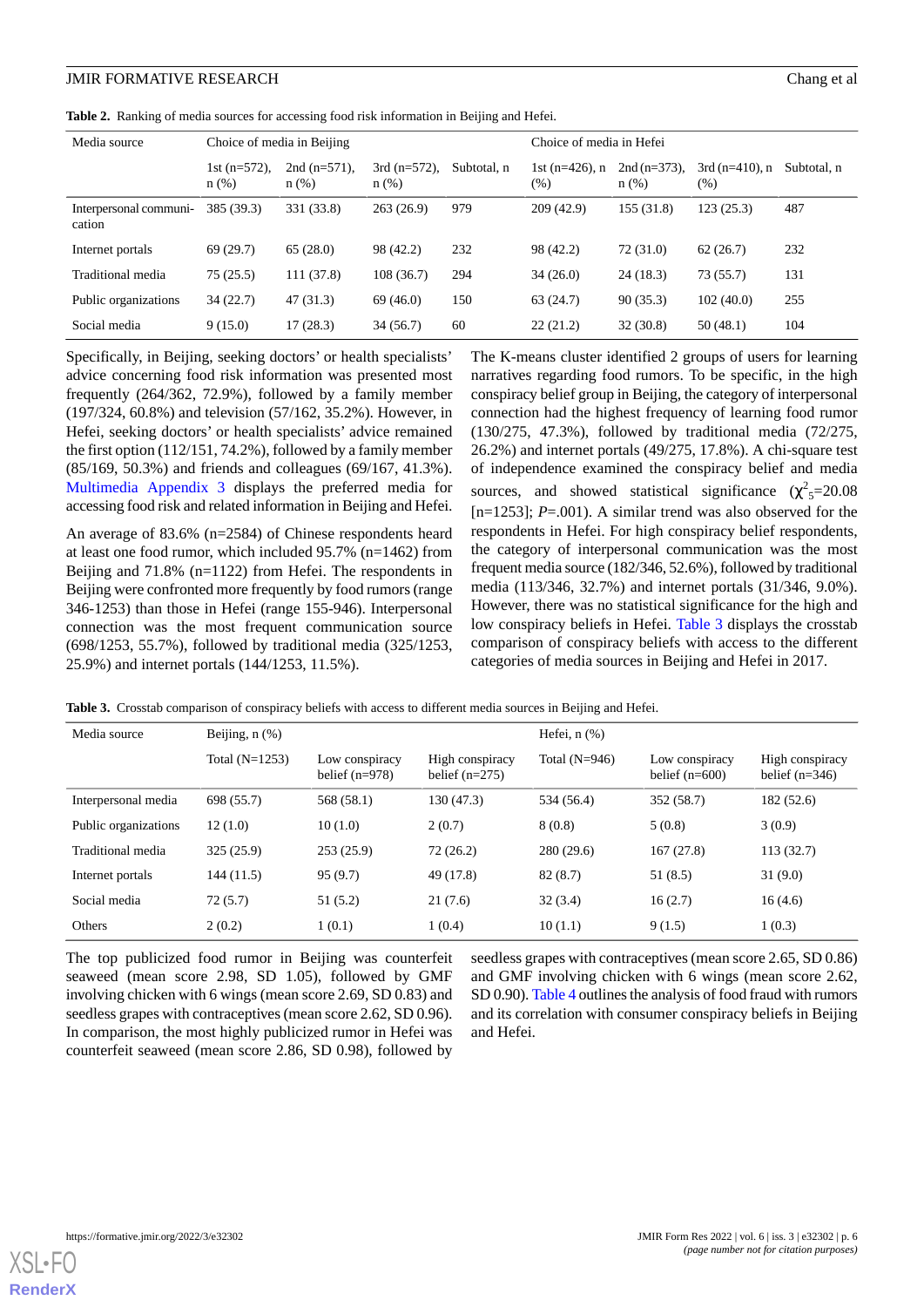<span id="page-6-0"></span>**Table 4.** Correlation analysis of food fraud with rumors and consumer trust in Beijing and Hefei.

| Food rumors and related terms                        | Beijing ( $n=1462$ ), mean score (SD) | Hefei ( $n=1122$ ), mean score (SD) | Correlation      |
|------------------------------------------------------|---------------------------------------|-------------------------------------|------------------|
| 1. Food counterfeit: seaweed                         | 2.98(1.05)                            | 2.86(0.98)                          | 0.044            |
| 2. Addictive: strawberry                             | 2.12(0.82)                            | 2.49(0.79)                          | $-0.012$         |
| 3. Safety: microwaved food                           | 2.45(0.93)                            | 2.60(0.84)                          | $-0.050$         |
| 4. Implicated food: instant noodles                  | 1.98(0.84)                            | 2.28(0.84)                          | $-0.103^{\rm a}$ |
| 5. Contaminated: crayfish                            | 2.45(1.03)                            | 2.47(0.96)                          | $-0.013$         |
| 6. Safety: hookworm in pork                          | 2.32(0.97)                            | 2.62(0.99)                          | $-0.076$         |
| 7. GMF <sup>b</sup> : Six-wing chicken               | 2.69(0.83)                            | 2.62(0.90)                          | $-0.046$         |
| 8. Authenticity: seedless grapes with contraceptives | 2.62(0.96)                            | 2.65(0.86)                          | $-0.004$         |

<sup>a</sup>*P*<.01.

<sup>b</sup>GMF: genetically modified food.

The K-means cluster identified 2 groups of distrust levels for learning narratives regarding food rumors. All of the narratives regarding food fraud with rumors showed a statistical significance between users with a low level of distrust and their counterparts with a high level of distrust in Beijing and Hefei.

Specifically, more users with a higher score indicated a high distrust of food rumors, such as "counterfeit seaweed" (202/638, 31.7%) and "implicated food of instant noodles" (275/1253, 21.9%) in Beijing. In comparison, a low distrust of food rumors, such as the implicated food narrative "instant noodles are junk food" (600/946, 63.4%) and another narrative "crayfish are

genetically modified crops which deals with corpses and grows in unsanitary water with exceeded heavy metals" (266/296, 89.9%), was prevalent in Hefei. Interestingly, much more users in Hefei distrusted the rumor narrative "big and sweet strawberries are with excessive swelling agent" (235/547, 43.0%) than their counterparts in Beijing (27/800, 3.5%). Another rumor regarding the use of genetically modified chicken with 6 wings by KFC also had contrasting trust levels in the 2 cities, with lower distrust in Beijing (94/794, 11.8%) and higher distrust in Hefei (182/449, 40.5%). [Table 5](#page-6-1) presents the findings of univariate ANOVA comparing the food items in frauds and rumors perceived by users with different levels of distrust.

<span id="page-6-1"></span>**Table 5.** Comparison and analysis of distrust levels of rumors among users in Beijing and Hefei.

| Food fraud and related terms                                    | Beijing users   |                  |                   | Hefei users |                 |                  |                  |           |
|-----------------------------------------------------------------|-----------------|------------------|-------------------|-------------|-----------------|------------------|------------------|-----------|
|                                                                 | Low, $n$ $(\%)$ | High, $n$ $(\%)$ | $F$ test $(df)$   | P value     | Low, $n$ $(\%)$ | High, $n$ $(\%)$ | $F$ test $(df)$  | $P$ value |
| 1. Food counterfeit: seaweed                                    | 436(68.3)       | 202(31.7)        | 12277.62<br>(725) | < 0.001     | 253(81.6)       | 57 (18.4)        | 259.67<br>(308)  | < 0.001   |
| 2. Additive: strawberry                                         | 773 (96.5)      | 27(3.5)          | 214.67 (801)      | < 0.001     | 312(57.0)       | 235(43.0)        | 1828.17<br>(545) | < 0.001   |
| 3. Safety: microwaved food                                      | 646 (90.2)      | 70 (9.8)         | 533.26 (714)      | < 0.01      | 279 (88.9)      | 35(11.1)         | 216.77<br>(312)  | < 0.001   |
| 4. Implicated food/safety: instant noodles                      | 978 (78.1)      | 275(21.9)        | 2392.72<br>(1251) | < 0.001     | 600(63.4)       | 346 (36.6)       | 2244.68<br>(944) | < 0.001   |
| 5. Contamination/quality/genetically<br>modified food: crayfish | 381 (87.4)      | 55(12.6)         | 374.62 (434)      | < 0.001     | 266 (89.9)      | 30(10.1)         | 207.05<br>(294)  | < 0.001   |
| 6. Safety/authenticity: pork hookworm                           | 426(88.6)       | 55 (11.4)        | 383.50 (479)      | < 0.001     | 216 (85.4)      | 37(14.6)         | 20.51(10)        | < 0.001   |
| 7. KFC GMF <sup>a</sup> : Six-wing chicken                      | 700 (88.2)      | 94 (11.8)        | 616.90 (792)      | < 0.001     | 267(59.5)       | 182(40.5)        | 1047.60<br>(447) | < 0.001   |
| 8. Authenticity: grapes with contraceptives                     | 302 (87.3)      | 44 (12.7)        | 274,60 (344)      | < 0.001     | 138 (89.0)      | 17(11.0)         | 112.21<br>(153)  | < 0.001   |

<sup>a</sup>GMF: genetically modified food.

The terminology within the domain of food fraud and rumors included the following: food authenticity, food additive, food safety, food contamination, implicated food, and questionable GMF sources. The most significant misinformation of food fraud in rumors included "seaweed is made out of plastic" (χ<sup>2</sup><sub>4</sub>=29.26; *P*<.001), "instant noodles are junk food" (χ<sup>2</sup><sub>4</sub>=20.08;

 $X$ SL•F $O$ **[RenderX](http://www.renderx.com/)** *P*<.001), "crayfish are GM crops"  $(\chi^2_{4} = 29.87; P < .001)$ , "hookworm in pork"  $(\chi^2_{4} = 40.18; P < .001)$ , and "seedless grapes were sprayed with contraceptives"  $(\chi^2_{4} = 19.95; P < .001)$  in Beijing. In comparison, only 1 issue regarding the rumor "seaweed is made of plastic" with different levels of distrust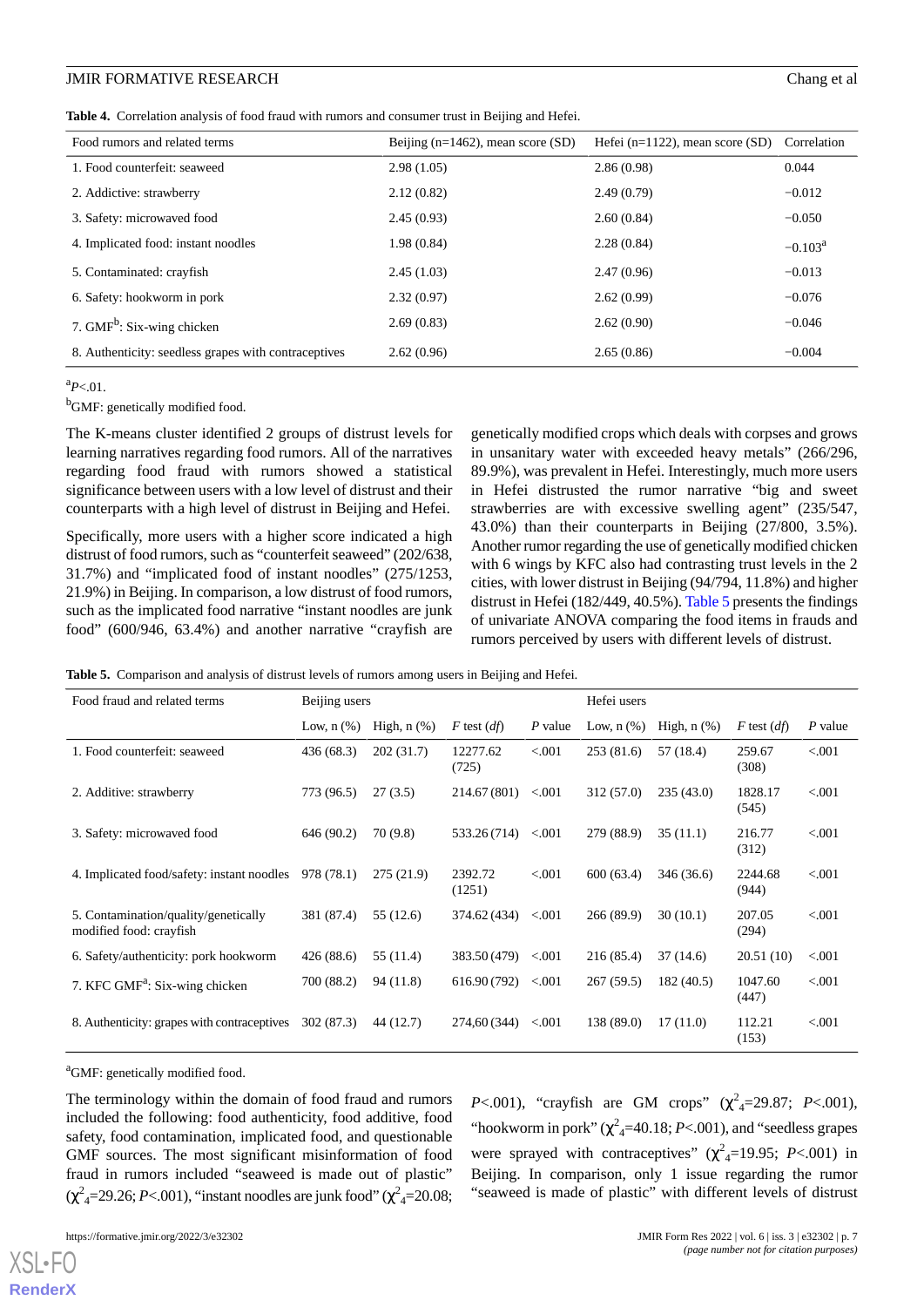attitudes showed statistical significance in Hefei ( $\chi^2$ <sub>4</sub>=17.66; *P*=.003). [Multimedia Appendix 4](#page-9-14) shows the comparative analysis of the groups (low and high distrust) for learning about food rumors by accessing different media sources in Beijing and Hefei.

The top publicized food incidents perceived in Beijing were branded contaminated yogurt from Vietnam (mean score 4.08, SD 1.27), followed by suspected tainted tap water (mean score

4.02, SD 1.29) and expired milk powder from New Zealand (mean score 3.99, SD 1.31). In comparison, the most highly publicized news exposure in Hefei was the use of poppy shells in a chain restaurant in Beijing (mean score 4.12, SD 1.09), followed by a tainted sesame product (mean score 4.02, SD 1.12) and branded contaminated yogurt from Vietnam (mean score 4.01, SD 1.16). [Table 6](#page-7-0) outlines the analysis of food fraud items in scandals correlated with measuring consumer conspiracy beliefs between Beijing and Hefei.

<span id="page-7-0"></span>Table 6. Food items and incident types involving consumer trust in Beijing and Hefei.

| Food incident and related terms                              | Beijing ( $n=1462$ ), mean score (SD) | Hefei ( $n=1122$ ), mean score (SD) | Correlation           |
|--------------------------------------------------------------|---------------------------------------|-------------------------------------|-----------------------|
| 1. Implicated foods/abnormal conditions: fish out of shelves | 3.67(1.34)                            | 4.03(1.04)                          | $-0.033$              |
| 2. Food quality/security: delivery                           | 3.19(1.46)                            | 3.53(1.22)                          | $-0.073$ <sup>a</sup> |
| 3. Food adulterant: beef with duck meat                      | 3.73(1.37)                            | 3.96(1.13)                          | $-0.060^{\rm a}$      |
| 4. Food crime: poppy shells                                  | 3.74 (1.40)                           | 4.12(1.09)                          | $-0.080^{b}$          |
| 5. Food authenticity: fake milk powder                       | 3.86(1.34)                            | 3.49(1.29)                          | $-0.040$              |
| 6. Food contaminant/security: radiation in seafood           | 3.65(1.39)                            | 3.47(1.31)                          | $-0.040$              |
| 7. Food quality: expired dairy products                      | 3.99(1.31)                            | 3.95(1.13)                          | $-0.049$              |
| 8. Food contaminant: tainted sesame                          | 3.86(1.35)                            | 4.02(1.12)                          | $-0.046$              |
| 9. Food quality: frozen meat                                 | 3.90 (1.37)                           | 3.81(1.24)                          | $-0.068$ <sup>a</sup> |
| 10. Food quality/contaminant: yogurt                         | 4.08(1.27)                            | 4.01(1.16)                          | $-0.019$              |
| 11. Food contaminant: suspected tainted water                | 4.02 (1.29)                           | 3.95(1.16)                          | $-0.022$              |
| Subtotal                                                     | 3.79(1.00)                            | 3.85(0.80)                          | $-0.082^{b}$          |

 $^{a}P<.05$ .

 $b_{P<.01}$ .

The food fraud incidents and related terminology included food authenticity, food additive, food adulterant, food contamination, implicated food, food quality, and concerned sources with GMFs. The K-means cluster also identified 2 groups with distrust levels (low vs high) against negative food reports. All of the narratives regarding food fraud with scandals showed a significant difference between low-level distrust users and their high-level distrust counterparts in Beijing and Hefei.

Overall, responses to the food fraud and incident risks were lower in Beijing than in Hefei (*r*=−0.082; *P*=.006). The following 4 scandals reflected different perceptions between dwellers in Beijing and Hefei: food hygiene on an online food ordering platform (*r*=−0.073; *P*=.014), food adulteration by mixing beef with duck meat (*r*=−0.060; *P*=.046), food crime by using poppy shells (*r*=−0.080; *P*=.007), and food quality in problematic frozen meat (*r*=−0.068; *P*=.02). [Multimedia](#page-9-15) [Appendix 5](#page-9-15) shows the comparative analysis of the groups (low and high distrust) for accessing media sources in learning about food in fraud and negative reports in Beijing and Hefei.

## *Discussion*

[XSL](http://www.w3.org/Style/XSL)•FO **[RenderX](http://www.renderx.com/)**

## **Principal Findings**

The main findings of this study were that around 73.6% (out of 2584) of Chinese respondents preferred to go to their physicians

for quarrying food health information first; however, when asked where they actually went and got access to food rumors, up to 36.6% (out of 1462) of Beijing respondents and 55.6% (out of 1122) of Hefei respondents reported going online first. Interpersonal connection had the highest frequency among communication sources (698/1253, 55.7%). There was a significant relationship between media use and media category in Beijing (*P*<.001) and Hefei (*P*<.001). Overall, responses to the food fraud and incident risks were lower in Beijing than in Hefei (*P*=.006). The urban dwellers in Beijing and their rural counterparts in Hefei also differed in terms of perceiving different levels of food risk from different media sources.

Foods or raw ingredients most likely to be targeted for adulteration or fraud are those of high economical value to the diet, which are subject to the vagaries of weather during their growth, harvest, storage, or transport. Food quality and food safety incidents involving criminal conduct are considered as intentional acts, and there is zero tolerance from the food regulators in China. Consumers have to be on guard against not only fake food, but also spreading fake information and rumors about food.

Most Chinese respondents were principally confronted with food rumors through interpersonal connections, followed by traditional media and internet portals. Believing in conspiracies supports alternative views to construct radical beliefs in social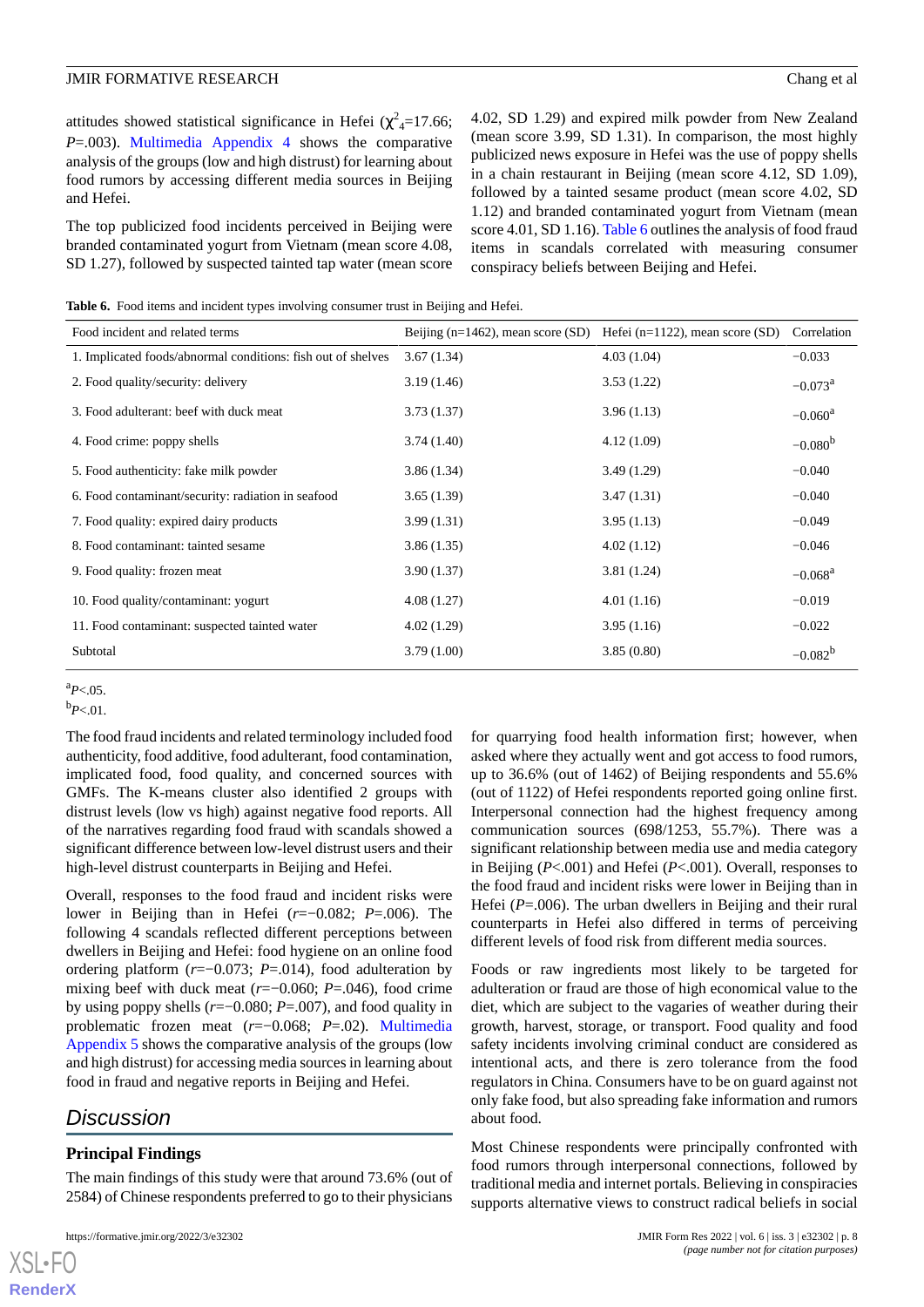uncertainty, and laypeople are now creating new articulations of discourse in the public sphere. This is because of their innovative and often subversive language. Despite the characterization of conspiracy beliefs as paranoid by some in public discourse, they remain robust sources of skepticism regarding important public health recommendations able to prevent the spread of rumors.

For example, a food rumor regarding seafood products being exposed to radiation has been highly publicized. Many countries, including China, have banned seafood imports from Fukushima and other Japanese prefectures due to contamination of surrounding waters [\[45](#page-11-8)]. Further, the massive 2011 Fukushima nuclear disaster led to dramatic price drops in Japanese seafood. Consumers were warned that radiation continues to negatively impact marine life in the vicinity of Fukushima. Thus, many consumers believe that seafood products have high levels of radiation that can cause irreversible damage to human cells. Although 10 years have passed since the disaster, the appetite of many consumers of Japanese seafood has remained low.

In our analysis of the prevalence of food incident–related conspiracy beliefs, we found that acceptance of those beliefs highlighted the narratives of seafood contaminants for Beijing respondents (mean score 3.65, SD 1.39) and the narratives of food crime in adding poppy shells for Hefei respondents (mean score 4.12, SD 1.09). Overall, the level of conspiracy belief acceptance grew over the issues of food quality and contamination in Beijing, while the level of acceptance was increasing over the issues of food crime and contamination in Hefei. As with many conspiracies, these beliefs can be accepted by the same person despite their logical incompatibility. It is argued that the underlying distrust of food supply and chain systems in a local market rather than merely the consistency of the media content appears to motivate their acceptance.

It may be difficult to understand how people could believe the rumor that seaweed is made out of plastic or chickens used by the KFC fast food chain were genetically modified to have 6 wings and 8 legs. Nonetheless, food fraud involving some food category or with specific global brands (eg, KFC, Abbott, and Beingmate) has become an issue influencing conspiracy belief and causing economic loss. The rumors appeared in posts on WeChat, and the defamatory messages were read widely. The rumors are just some of many fake food stories going viral, where fears about the safety of food products have become deep-seated in the wake of major cases of food contamination, and food framed as artificial and dangerous may also function as a counterpoint to promote safe and sustainable food in China [[46\]](#page-11-9).

Weibo and WeChat were found to be the most used social media for accessing food information in China. For example, a video clip of news was circulated widely and had morphed into dozens of versions, accruing more than 2 million views on Weibo, China's most popular social media platform. Nonetheless, there is an abundance of social media in China without gatekeepers for polarized communities within which antagonistic spheres are created, although they do foster engagement with food fraud discussion as well.

#### **Limitations**

Although the HINTS-China provides evidence of media use in the persistence of conspiracy beliefs regarding food fraud rumors, it is almost impossible to disentangle the actual risks perceived from media exposure by researchers. Concomitantly, because we rely on self-reports of recall behavior, we cannot confirm that those reports reflect actual behavior. We also lack evidence to claim purposeful information-seeking behavior and the scanning use of health risk information on food fraud, since our study solely relied on a self-report method.

Another limitation that needs to be recognized is that it is not feasible to generalize the national probability sample to the Chinese population since the survey is only applicable to changes that occurred in 2017. The types of food fraud incidents in China are underrepresented. The effects of media use on food fraud conspiracy beliefs beyond that period remain to be studied. Finally, despite the ability to observe differences in conspiracy beliefs associated with media use in 2 cities, we cannot make strong causal claims because it still remains possible that characteristics other than those for which we controlled drove the changes in those beliefs.

#### **Conclusion**

Passive media information seekers or those with information-scanning behavior were the majority who were exposed to information that was gathered incidentally from sources within their environment. Consequently, majority of respondents in Beijing and Hefei preferred to use interpersonal connection for learning food safety concerns, while very few respondents reported access to media run by public organizations for the same purpose. Nonetheless, the food fraud narratives examined according to the conspiracy belief showed that social media play important roles in influencing the attitude against negative reports, and 9 out of 11 food incidents tended to be perceived with higher conspiracy belief among Hefei respondents.

Food fraud is characterized with the intent to harm and is mainly done for economic gain. Thus, the main events of food fraud that occurred in 2016, specifically those associated with food rumors and incidents, were summarized in this study. The typical food fraud covered food adulteration, authenticity, contamination, crime, integrity, protection, quality, and safety, which were used as prompts for attitudinal and perceptual elicitation. Many food rumors place particular emphasis on compositional aspects of food, such as texture, color, and shape. They also involve food origin, geographical consideration, rearing or production systems, processing, and storage, among others. Food fraud regarding food originating from Japan, Vietnam, and New Zealand implies that the information concerning food fraud in these countries may negatively affect the valuation of import locations.

The food rumor narratives that examined the conspiracy belief of distrust degree showed that consumers with prior knowledge of food fraud incidents decreased the valuation of the sources less when they received further information about food fraud. Fueled by constant access to mobile devices, daily online media consumption has increased steadily since 2017. Chinese adults

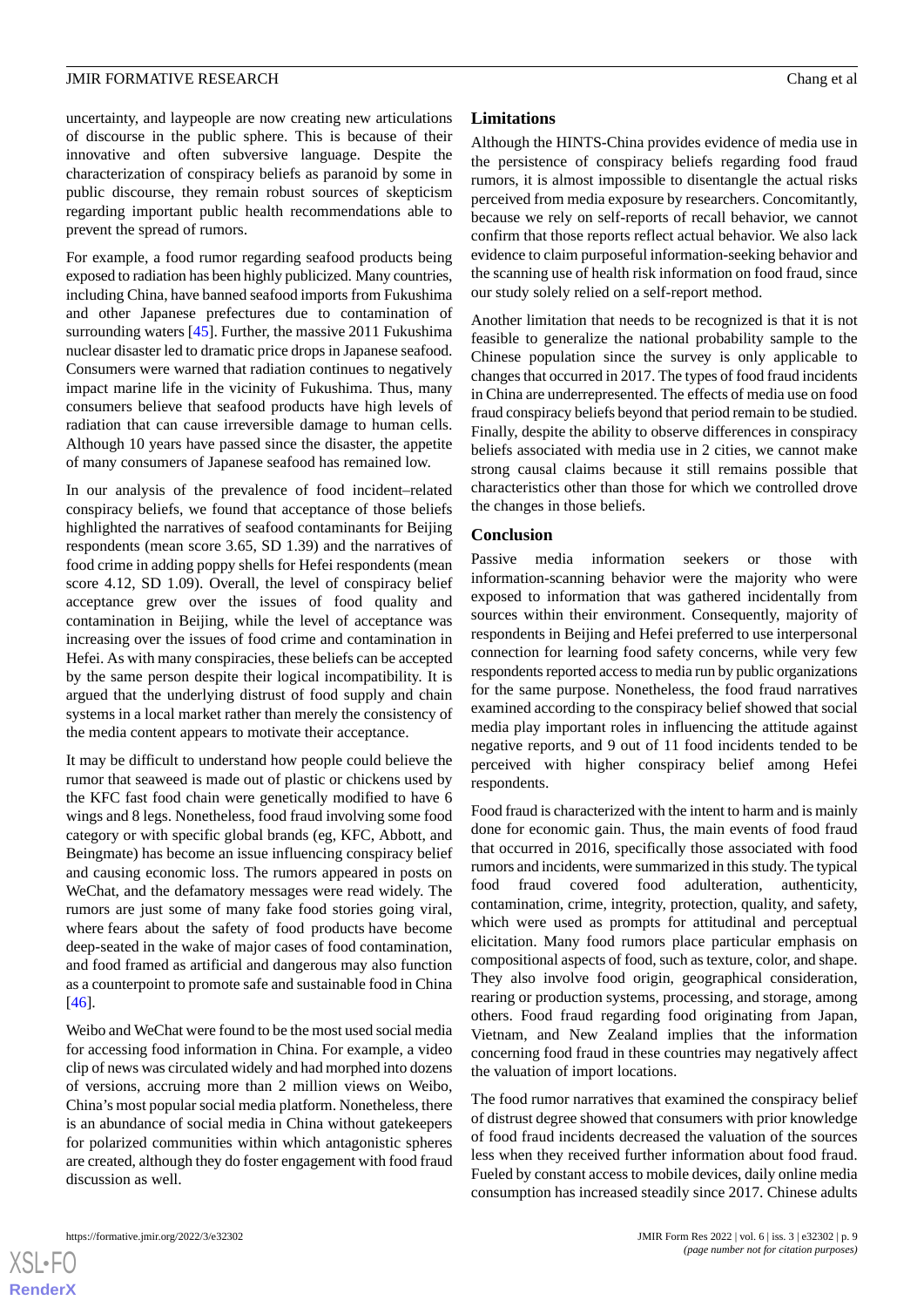for traditional media outlets. Furthermore, the results implied that prior consumer knowledge and later response to fraudulent

behavior in a product can spread to other products.

tend to spend more time each day listening to, reading, watching, or interacting with online media; however, their voracious appetite for digital content exists alongside a continued fondness

**Conflicts of Interest**

<span id="page-9-11"></span>None declared.

## **Multimedia Appendix 1**

<span id="page-9-12"></span>Details of food fraud narratives and health risks of food incidents. [[DOCX File , 27 KB](https://jmir.org/api/download?alt_name=formative_v6i3e32302_app1.docx&filename=c4c956c9af5569890a9a29d109abf5b7.docx)-[Multimedia Appendix 1\]](https://jmir.org/api/download?alt_name=formative_v6i3e32302_app1.docx&filename=c4c956c9af5569890a9a29d109abf5b7.docx)

## **Multimedia Appendix 2**

<span id="page-9-13"></span>Media sources. [[DOCX File , 14 KB](https://jmir.org/api/download?alt_name=formative_v6i3e32302_app2.docx&filename=08c02632ccbbe9096f9468941e57b7b2.docx)-[Multimedia Appendix 2\]](https://jmir.org/api/download?alt_name=formative_v6i3e32302_app2.docx&filename=08c02632ccbbe9096f9468941e57b7b2.docx)

## **Multimedia Appendix 3**

<span id="page-9-14"></span>Sources for accessing food risk information. [[DOCX File , 19 KB](https://jmir.org/api/download?alt_name=formative_v6i3e32302_app3.docx&filename=7f06f651b4fdf2badb9bb5d244c40745.docx)-[Multimedia Appendix 3\]](https://jmir.org/api/download?alt_name=formative_v6i3e32302_app3.docx&filename=7f06f651b4fdf2badb9bb5d244c40745.docx)

## **Multimedia Appendix 4**

<span id="page-9-15"></span>Comparative analysis of the groups (low and high distrust) for learning about food rumors by accessing different media sources in Beijing and Hefei.

[[DOCX File , 26 KB](https://jmir.org/api/download?alt_name=formative_v6i3e32302_app4.docx&filename=9a0a380d25731b2cf262b252387c435c.docx)-[Multimedia Appendix 4\]](https://jmir.org/api/download?alt_name=formative_v6i3e32302_app4.docx&filename=9a0a380d25731b2cf262b252387c435c.docx)

## **Multimedia Appendix 5**

Comparative analysis of the groups (low and high distrust) for accessing media sources in learning about food in fraud and negative reports in Beijing and Hefei.

<span id="page-9-0"></span>[[DOCX File , 31 KB](https://jmir.org/api/download?alt_name=formative_v6i3e32302_app5.docx&filename=3dd72259ec8b3c997ce0d163c52cc980.docx)-[Multimedia Appendix 5\]](https://jmir.org/api/download?alt_name=formative_v6i3e32302_app5.docx&filename=3dd72259ec8b3c997ce0d163c52cc980.docx)

## <span id="page-9-1"></span>**References**

- <span id="page-9-2"></span>1. Spink J, Moyer DC. Defining the public health threat of food fraud. J Food Sci 2011;76(9):R157-R163. [doi: [10.1111/j.1750-3841.2011.02417.x\]](http://dx.doi.org/10.1111/j.1750-3841.2011.02417.x) [Medline: [22416717\]](http://www.ncbi.nlm.nih.gov/entrez/query.fcgi?cmd=Retrieve&db=PubMed&list_uids=22416717&dopt=Abstract)
- <span id="page-9-3"></span>2. Kendall H, Kuznesof S, Dean M, Chan M, Clark B, Home R, et al. Chinese consumer's attitudes, perceptions and behavioural responses towards food fraud. Food Control 2019 Jan;95:339-351. [doi: [10.1016/j.foodcont.2018.08.006](http://dx.doi.org/10.1016/j.foodcont.2018.08.006)]
- <span id="page-9-4"></span>3. Spink J, Embarek PB, Savelli CJ, Bradshaw A. Global perspectives on food fraud: results from a WHO survey of members of the International Food Safety Authorities Network (INFOSAN). NPJ Sci Food 2019 Jul 17;3(1):12 [[FREE Full text](https://doi.org/10.1038/s41538-019-0044-x)] [doi: [10.1038/s41538-019-0044-x](http://dx.doi.org/10.1038/s41538-019-0044-x)] [Medline: [31341950\]](http://www.ncbi.nlm.nih.gov/entrez/query.fcgi?cmd=Retrieve&db=PubMed&list_uids=31341950&dopt=Abstract)
- <span id="page-9-6"></span><span id="page-9-5"></span>4. Zhang W, Xue J. Economically motivated food fraud and adulteration in China: An analysis based on 1553 media reports. Food Control 2016 Sep;67:192-198. [doi: [10.1016/j.foodcont.2016.03.004\]](http://dx.doi.org/10.1016/j.foodcont.2016.03.004)
- 5. Spink J, Ortega DL, Chen C, Wu F. Food fraud prevention shifts the food risk focus to vulnerability. Trends in Food Science & Technology 2017 Apr;62:215-220. [doi: [10.1016/j.tifs.2017.02.012\]](http://dx.doi.org/10.1016/j.tifs.2017.02.012)
- <span id="page-9-7"></span>6. Pei X, Tandon A, Alldrick A, Giorgi L, Huang W, Yang R. The China melamine milk scandal and its implications for food safety regulation. Food Policy 2011 Jun;36(3):412-420. [doi: [10.1016/j.foodpol.2011.03.008\]](http://dx.doi.org/10.1016/j.foodpol.2011.03.008)
- <span id="page-9-9"></span><span id="page-9-8"></span>7. Lami F, Radhi F, Al Dahhan S, Hashim RA, Mahmood H, Araj R, et al. Knowledge, Attitude, and Practices of Food Handlers on Food Safety and Personal Hygiene During Arbaeenia Mass Gathering, Baghdad, Iraq, 2014: Cross-Sectional Study. JMIR Public Health Surveill 2019 Oct 09;5(4):e10922 [\[FREE Full text](https://publichealth.jmir.org/2019/4/e10922/)] [doi: [10.2196/10922](http://dx.doi.org/10.2196/10922)] [Medline: [31599735](http://www.ncbi.nlm.nih.gov/entrez/query.fcgi?cmd=Retrieve&db=PubMed&list_uids=31599735&dopt=Abstract)]
- <span id="page-9-10"></span>8. Liu P, Ma L. Food scandals, media exposure, and citizens'safety concerns: A multilevel analysis across Chinese cities. Food Policy 2016 Aug;63:102-111. [doi: [10.1016/j.foodpol.2016.07.005](http://dx.doi.org/10.1016/j.foodpol.2016.07.005)]
- 9. Mian A, Khan S. Coronavirus: the spread of misinformation. BMC Med 2020 Mar 18;18(1):89 [[FREE Full text](https://bmcmedicine.biomedcentral.com/articles/10.1186/s12916-020-01556-3)] [doi: [10.1186/s12916-020-01556-3\]](http://dx.doi.org/10.1186/s12916-020-01556-3) [Medline: [32188445\]](http://www.ncbi.nlm.nih.gov/entrez/query.fcgi?cmd=Retrieve&db=PubMed&list_uids=32188445&dopt=Abstract)
- 10. Douglas KM, Uscinski JE, Sutton RM, Cichocka A, Nefes T, Ang CS, et al. Understanding Conspiracy Theories. Political Psychology 2019 Mar 20;40(S1):3-35. [doi: [10.1111/pops.12568](http://dx.doi.org/10.1111/pops.12568)]
- 11. HINTS-China: Promoting Understanding about Consumers' Health Information Needs and Practices in China. Health Information National Trends Survey. URL: [https://hints.cancer.gov/docs/HINTS-Kreps\\_508c.pdf](https://hints.cancer.gov/docs/HINTS-Kreps_508c.pdf) [accessed 2020-12-28]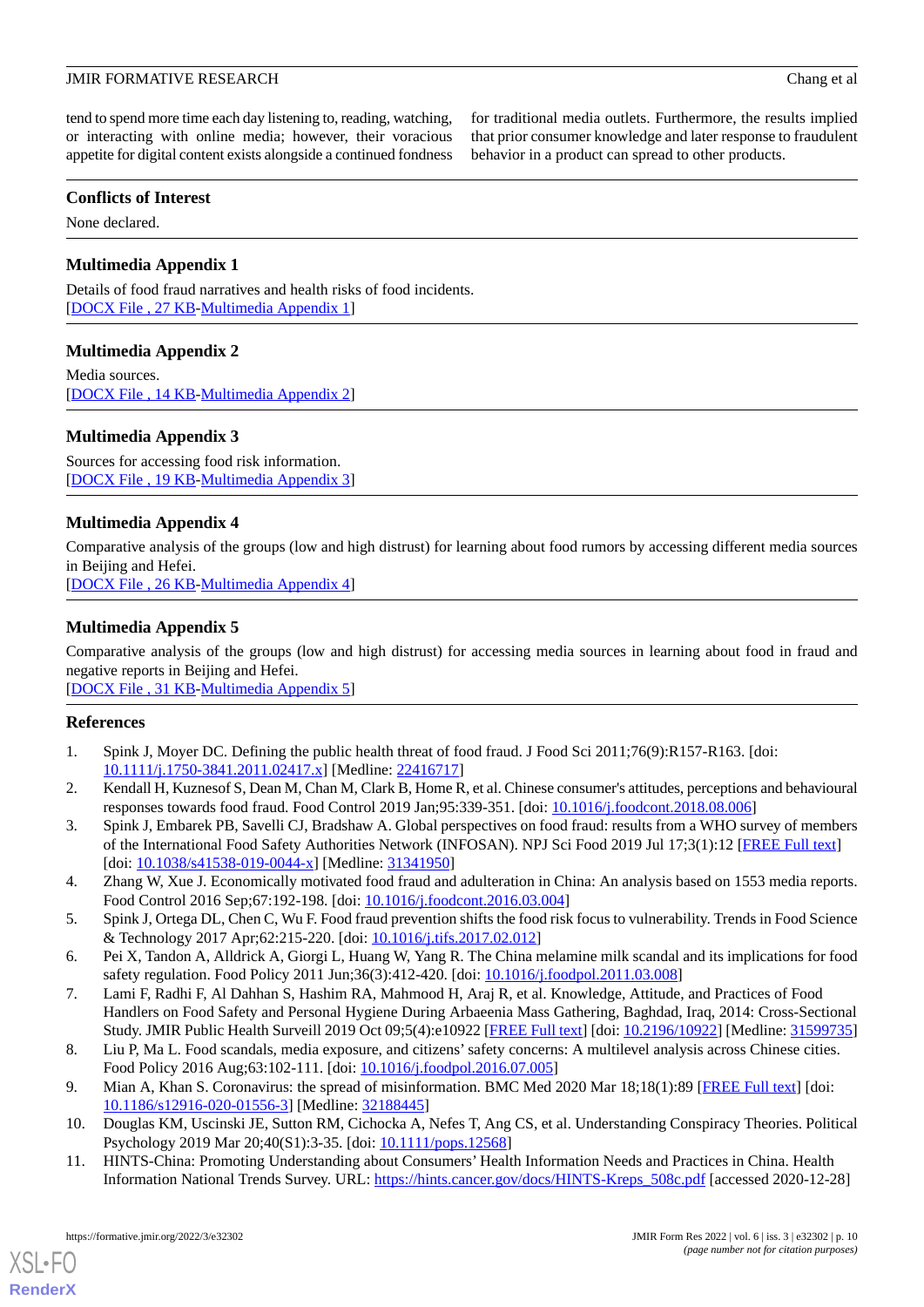- <span id="page-10-0"></span>12. Romer D, Jamieson KH. Conspiracy theories as barriers to controlling the spread of COVID-19 in the U.S. Soc Sci Med 2020 Oct;263:113356 [[FREE Full text](https://linkinghub.elsevier.com/retrieve/pii/S0277-9536(20)30575-X)] [doi: [10.1016/j.socscimed.2020.113356\]](http://dx.doi.org/10.1016/j.socscimed.2020.113356) [Medline: [32967786](http://www.ncbi.nlm.nih.gov/entrez/query.fcgi?cmd=Retrieve&db=PubMed&list_uids=32967786&dopt=Abstract)]
- <span id="page-10-1"></span>13. Allcott H, Gentzkow M, Yu C. Trends in the diffusion of misinformation on social media. Research & Politics 2019 May 09;6(2):205316801984855. [doi: [10.1177/2053168019848554](http://dx.doi.org/10.1177/2053168019848554)]
- <span id="page-10-2"></span>14. Bursztyn L, Rao A, Roth C, Yanagizawa-Drott D. Misinformation During a Pandemic. NBER. URL: [https://www.nber.org/](https://www.nber.org/system/files/working_papers/w27417/w27417.pdf) [system/files/working\\_papers/w27417/w27417.pdf](https://www.nber.org/system/files/working_papers/w27417/w27417.pdf) [accessed 2022-02-06]
- <span id="page-10-3"></span>15. Swire-Thompson B, Lazer D. Public Health and Online Misinformation: Challenges and Recommendations. Annu Rev Public Health 2020 Apr 02;41(1):433-451. [doi: [10.1146/annurev-publhealth-040119-094127\]](http://dx.doi.org/10.1146/annurev-publhealth-040119-094127) [Medline: [31874069](http://www.ncbi.nlm.nih.gov/entrez/query.fcgi?cmd=Retrieve&db=PubMed&list_uids=31874069&dopt=Abstract)]
- 16. Oleksy T, Wnuk A, Maison D, Łyś A. Content matters. Different predictors and social consequences of general and government-related conspiracy theories on COVID-19. Pers Individ Dif 2021 Jan 01;168:110289 [\[FREE Full text\]](http://europepmc.org/abstract/MED/32834288) [doi: [10.1016/j.paid.2020.110289](http://dx.doi.org/10.1016/j.paid.2020.110289)] [Medline: [32834288](http://www.ncbi.nlm.nih.gov/entrez/query.fcgi?cmd=Retrieve&db=PubMed&list_uids=32834288&dopt=Abstract)]
- <span id="page-10-4"></span>17. van der Wal RC, Sutton RM, Lange J, Braga JPN. Suspicious binds: Conspiracy thinking and tenuous perceptions of causal connections between co-occurring and spuriously correlated events. Eur J Soc Psychol 2018 Dec 26;48(7):970-989 [\[FREE](http://europepmc.org/abstract/MED/30555189) [Full text\]](http://europepmc.org/abstract/MED/30555189) [doi: [10.1002/ejsp.2507](http://dx.doi.org/10.1002/ejsp.2507)] [Medline: [30555189\]](http://www.ncbi.nlm.nih.gov/entrez/query.fcgi?cmd=Retrieve&db=PubMed&list_uids=30555189&dopt=Abstract)
- <span id="page-10-5"></span>18. Uscinski JE, Klofstad C, Atkinson MD. What Drives Conspiratorial Beliefs? The Role of Informational Cues and Predispositions. Political Research Quarterly 2016 Jan 13;69(1):57-71. [doi: [10.1177/1065912915621621](http://dx.doi.org/10.1177/1065912915621621)]
- <span id="page-10-6"></span>19. Bricker BJ. Climategate: A Case Study in the Intersection of Facticity and Conspiracy Theory. Communication Studies 2013 Apr;64(2):218-239. [doi: [10.1080/10510974.2012.749294\]](http://dx.doi.org/10.1080/10510974.2012.749294)
- <span id="page-10-7"></span>20. Goertzel T. Conspiracy theories in science. EMBO Rep 2010 Jul 11;11(7):493-499 [[FREE Full text](https://doi.org/10.1038/embor.2010.84)] [doi: [10.1038/embor.2010.84\]](http://dx.doi.org/10.1038/embor.2010.84) [Medline: [20539311\]](http://www.ncbi.nlm.nih.gov/entrez/query.fcgi?cmd=Retrieve&db=PubMed&list_uids=20539311&dopt=Abstract)
- <span id="page-10-8"></span>21. Lahrach Y, Furnham A. Are modern health worries associated with medical conspiracy theories? J Psychosom Res 2017 Aug;99:89-94. [doi: [10.1016/j.jpsychores.2017.06.004\]](http://dx.doi.org/10.1016/j.jpsychores.2017.06.004) [Medline: [28712435\]](http://www.ncbi.nlm.nih.gov/entrez/query.fcgi?cmd=Retrieve&db=PubMed&list_uids=28712435&dopt=Abstract)
- <span id="page-10-9"></span>22. Guo Q, Yao N, Zhu W. How consumers' perception and information processing affect their acceptance of genetically modified foods in China: A risk communication perspective. Food Res Int 2020 Nov;137:109518. [doi: [10.1016/j.foodres.2020.109518](http://dx.doi.org/10.1016/j.foodres.2020.109518)] [Medline: [33233152\]](http://www.ncbi.nlm.nih.gov/entrez/query.fcgi?cmd=Retrieve&db=PubMed&list_uids=33233152&dopt=Abstract)
- <span id="page-10-17"></span>23. Lee GE. The Establishment of Ontario's Local Health Integration Networks: A Conflation of Regionalization with Integration of Health Services. HRO-ORS 2018 Nov 02;6(2):2850. [doi: [10.13162/hro-ors.v6i2.2850](http://dx.doi.org/10.13162/hro-ors.v6i2.2850)]
- <span id="page-10-10"></span>24. Liang J, Liu X, Zhang W. Public Underst Sci 2019 Nov 24;28(8):991-1004. [doi: [10.1177/0963662519876782\]](http://dx.doi.org/10.1177/0963662519876782) [Medline: [31547775](http://www.ncbi.nlm.nih.gov/entrez/query.fcgi?cmd=Retrieve&db=PubMed&list_uids=31547775&dopt=Abstract)]
- <span id="page-10-11"></span>25. Wang X, Song Y. Viral misinformation and echo chambers: the diffusion of rumors about genetically modified organisms on social media. INTR 2020 Jun 22;30(5):1547-1564. [doi: [10.1108/intr-11-2019-0491\]](http://dx.doi.org/10.1108/intr-11-2019-0491)
- <span id="page-10-12"></span>26. Zucker HA. Tackling Online Misinformation: A Critical Component of Effective Public Health Response in the 21st Century. Am J Public Health 2020 Oct;110(S3):S269-S269. [doi: [10.2105/ajph.2020.305942](http://dx.doi.org/10.2105/ajph.2020.305942)]
- <span id="page-10-13"></span>27. Spink J, Bedard B, Keogh J, Moyer DC, Scimeca J, Vasan A. International Survey of Food Fraud and Related Terminology: Preliminary Results and Discussion. J Food Sci 2019 Oct 23;84(10):2705-2718. [doi: [10.1111/1750-3841.14705](http://dx.doi.org/10.1111/1750-3841.14705)] [Medline: [31546281](http://www.ncbi.nlm.nih.gov/entrez/query.fcgi?cmd=Retrieve&db=PubMed&list_uids=31546281&dopt=Abstract)]
- <span id="page-10-14"></span>28. Beckjord EB, Finney Rutten LJ, Squiers L, Arora NK, Volckmann L, Moser RP, et al. Use of the internet to communicate with health care providers in the United States: estimates from the 2003 and 2005 Health Information National Trends Surveys (HINTS). J Med Internet Res 2007 Jul 12;9(3):e20 [[FREE Full text\]](https://www.jmir.org/2007/3/e20/) [doi: [10.2196/jmir.9.3.e20\]](http://dx.doi.org/10.2196/jmir.9.3.e20) [Medline: [17627929\]](http://www.ncbi.nlm.nih.gov/entrez/query.fcgi?cmd=Retrieve&db=PubMed&list_uids=17627929&dopt=Abstract)
- <span id="page-10-15"></span>29. Nelson DE, Kreps GL, Hesse BW, Croyle RT, Willis G, Arora NK, et al. The Health Information National Trends Survey (HINTS): development, design, and dissemination. J Health Commun 2004 Sep;9(5):443-60; discussion 81. [doi: [10.1080/10810730490504233\]](http://dx.doi.org/10.1080/10810730490504233) [Medline: [15513791\]](http://www.ncbi.nlm.nih.gov/entrez/query.fcgi?cmd=Retrieve&db=PubMed&list_uids=15513791&dopt=Abstract)
- 30. Chou WS, Hunt YM, Beckjord EB, Moser RP, Hesse BW. Social media use in the United States: implications for health communication. J Med Internet Res 2009 Nov 27;11(4):e48 [\[FREE Full text](https://www.jmir.org/2009/4/e48/)] [doi: [10.2196/jmir.1249](http://dx.doi.org/10.2196/jmir.1249)] [Medline: [19945947](http://www.ncbi.nlm.nih.gov/entrez/query.fcgi?cmd=Retrieve&db=PubMed&list_uids=19945947&dopt=Abstract)]
- <span id="page-10-16"></span>31. Arora A, Bansal S, Kandpal C, Aswani R, Dwivedi Y. Measuring social media influencer index- insights from facebook, Twitter and Instagram. Journal of Retailing and Consumer Services 2019 Jul;49:86-101. [doi: [10.1016/j.jretconser.2019.03.012](http://dx.doi.org/10.1016/j.jretconser.2019.03.012)]
- <span id="page-10-18"></span>32. Keles B, McCrae N, Grealish A. A systematic review: the influence of social media on depression, anxiety and psychological distress in adolescents. International Journal of Adolescence and Youth 2019 Mar 21;25(1):79-93. [doi: [10.1080/02673843.2019.1590851\]](http://dx.doi.org/10.1080/02673843.2019.1590851)
- <span id="page-10-19"></span>33. Ruparel N, Dhir A, Tandon A, Kaur P, Islam JU. The influence of online professional social media in human resource management: A systematic literature review. Technology in Society 2020 Nov;63:101335. [doi: [10.1016/j.techsoc.2020.101335](http://dx.doi.org/10.1016/j.techsoc.2020.101335)]
- 34. Bui Thi Thu H, Pham Van T, Mirzoev T. Implementation of Health Policy on Establishment of Provincial Center of Diseases Control (CDC) in Vietnam. RMHP 2020 Jul;Volume 13:915-926. [doi: [10.2147/rmhp.s250748\]](http://dx.doi.org/10.2147/rmhp.s250748)
- 35. Wang Y, McKee M, Torbica A, Stuckler D. Systematic Literature Review on the Spread of Health-related Misinformation on Social Media. Soc Sci Med 2019 Nov;240:112552 [\[FREE Full text\]](https://linkinghub.elsevier.com/retrieve/pii/S0277-9536(19)30546-5) [doi: [10.1016/j.socscimed.2019.112552\]](http://dx.doi.org/10.1016/j.socscimed.2019.112552) [Medline: [31561111](http://www.ncbi.nlm.nih.gov/entrez/query.fcgi?cmd=Retrieve&db=PubMed&list_uids=31561111&dopt=Abstract)]